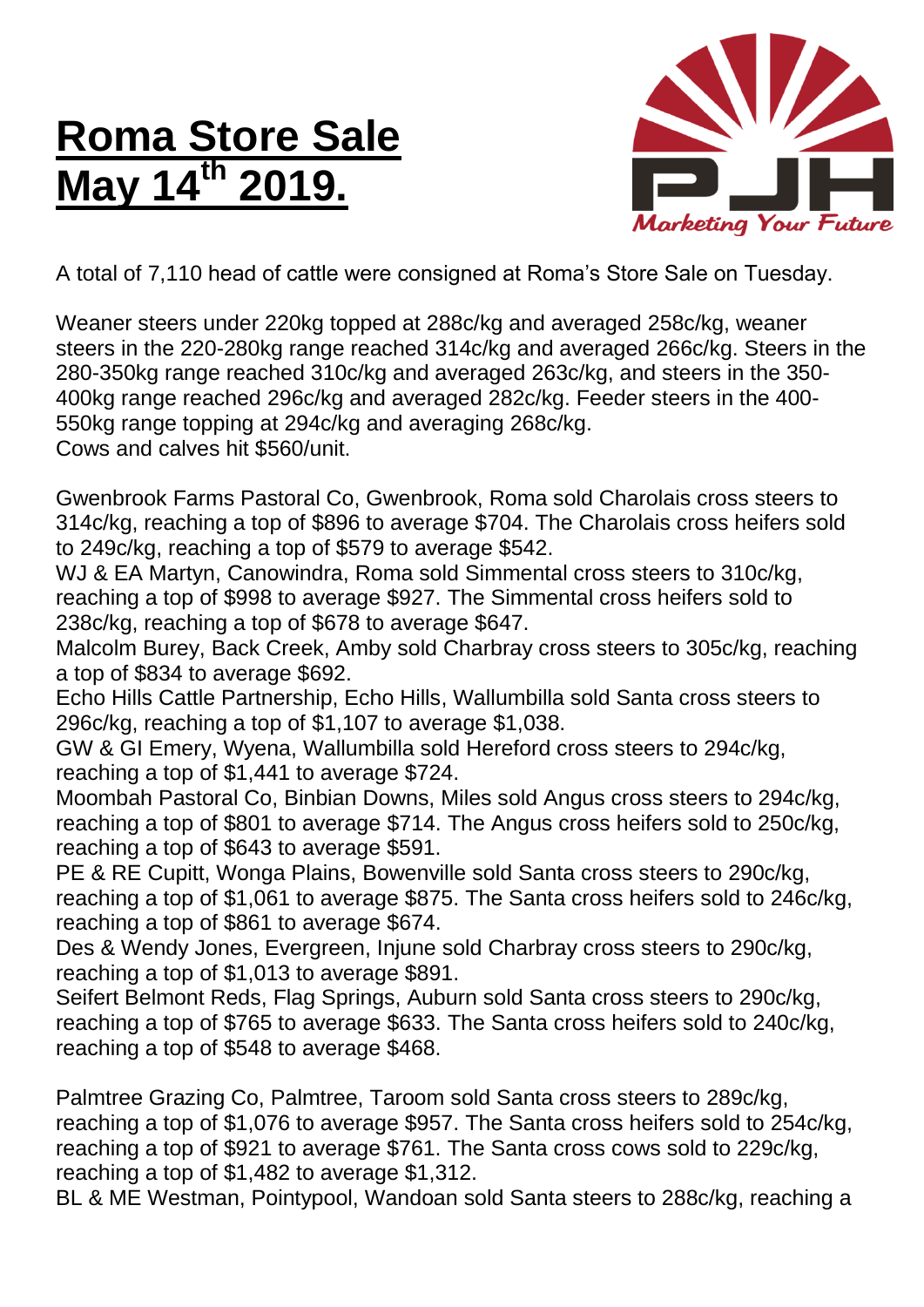top of \$874 to average \$807.

WJ, WJ, NO & B Hartley, Bowen Downs, Aramac sold to Brangus cross steers to 284c/kg, reaching a top of \$1,212 to average \$1,029.

RH & RJ West, Roleen, Wallumbilla sold Hereford cross steers to 282c/kg, reaching a top of \$1,590 to average \$1,500.

Wallabella, Wallumbilla sold Angus steers to 268c/kg, reaching a top of \$798 to average \$778. The Angus heifers sold to 250c/kg, reaching a top of \$779 to average \$703.

Dalmally Grazing Co, Dalmally, Roma sold Droughtmaster steers to 268c/kg, reaching a top of \$603 to average \$548.

RA & MS Clark, Combanning, Charleville sold Droughtmaster steers to 254c/kg, reaching a top of \$770 to average \$653.

Heifers under 220kg topped at 249c/kg and averaged 209c/kg, while heifers in the 220 – 280kg range topped at 250c/kg and averaged 206c/kg. Heifers in the 280- 350kg range topped at 270c/kg, averaging 220c/kg. Heifers in the 350-450kg range topped at 277c/kg, averaging 213c/kg.

GJ & CJ Roberts, Oakleigh, Injune sold Charolais cross heifers to 270c/kg, reaching a top of \$932 to average \$863.

Bethungra Trust, Bethungra Park, Condamine sold Droughtmaster cross heifers to 258c/kg, reaching a top of \$982 to average \$928.

AR Roberts, Tantatton, Wallumbilla sold Blonde D Aquitaine heifers to 248c/kg, reaching a top of \$846 to average \$761.

Luckona Holdings Pty Ltd, Luckona Downs, Wallumbilla sold Charolais cross heifers to 236c/kg, reaching a top of \$805 to average \$589.

Bangor Cattle Co Pty Ltd, Bangor, Mungallala sold Brangus heifers to 230c/kg, reaching a top of \$782 to average \$568.

Maranoa Downs Grazing Co, Ravenscourt, Mitchell sold Cross breed heifers to 226c/kg, reaching a top of \$506 to average \$471.

Renee Richardson, Nimity, Roma sold Santa cross heifers to 224c/kg, reaching a top of \$569 to average \$569.

Cows in the 300-400kg range reached 190c/kg and averaged 115c/kg, while cows in the 400kg-500kg range reached 225c/kg and averaged 160c/kg. Cows over 500kg topped at 229c/kg, averaging 201c/kg.

## *PJH sell 5 th position next week.*

*Please be aware that all cattle being sold must be accompanied by aNational Cattle Health Declaration as well as NVD*